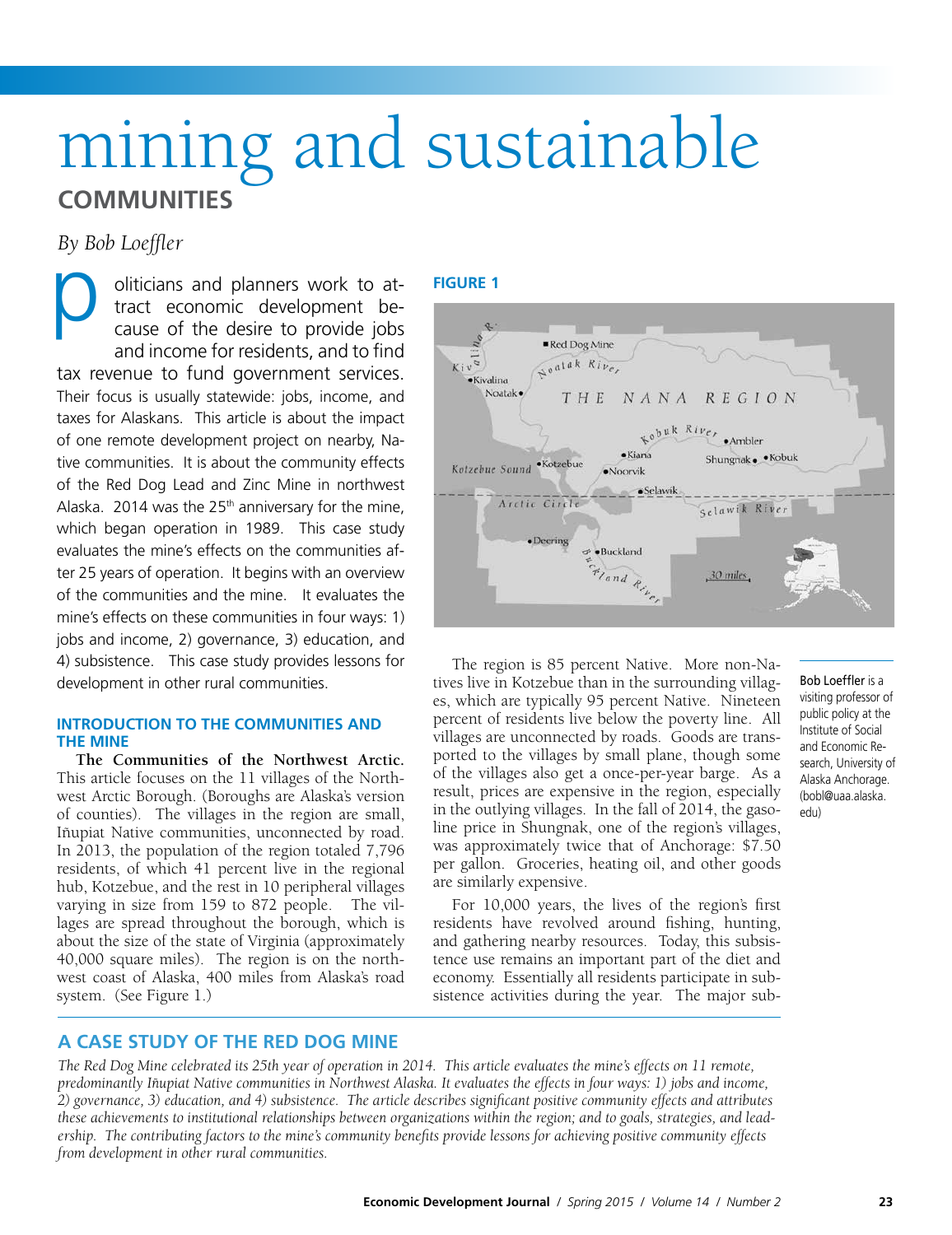sistence species, depending on the village, are caribou, seal, Dolly Varden char, salmon, moose, and for some coastal villages, beluga whale. In 2007, a study estimated that in Kivalina the per capita consumption of subsistence foods was almost 600 pounds per person – over 1.5 pounds per day.

While subsistence plays an important part in Iñupiat culture and economy, most families in the region exist in a mixed cash-subsistence economy. Households rely on local subsistence food, but also require cash for housing, fuel, heating, electricity, non-subsistence groceries, and so forth. The hunting, fishing, and gathering requires money for boats, motors, snowmachines, etc. A comfortable life in the villages requires a mix of subsistence and cash. Unfortunately, the economy of northwest Alaska offers limited opportunity for well-paying jobs.

**The Red Dog Lead-Zinc Mine.** The Red Dog Mine is a lead-zinc mine in northwest Alaska. It is the second largest producer of zinc and the fourth largest producer of lead in the world. Red Dog production represents 5 percent of global zinc production and 3 percent of global lead production. It is just over 100 miles north of the Arctic Circle and 50 miles from the Chukchi Sea. It is connected to the sea through the road constructed for the mine. The mine trucks carry concentrate to a dedicated port site. Ore is stockpiled there for eight months, and then shipped from the port between July and October when the port is ice-free.

No villages are connected to the mine road. Mine workers commute to the mine by airplane from area villages or from Anchorage (air cost paid by the mine). They work on a variety of schedules, with two weeks at site and two weeks off being the most common schedule.

The relationship between the mine and the region is not the typical employer-town relationship. The



*The Red Dog Mine. The open pit is in the lower left of the picture. Tailings lake and mill* a mining company that included provisions for the *complex stretches across the picture. The road to the port leaves the picture in the upper left.*

The regional Native corporation for the northwest arctic is NANA Regional Corporation that was capitalized with \$28.9 million and the right to select over 2.2 million acres of land in the region. In 1980, NANA selected the area of the mine because of its mineral values. The Native people of the northwest arctic own the ore body through their private corporation, NANA, in which they are shareholders. The act also requires the Native corporations to share natural resource revenues with each other.

unique relationship is important and greatly influences its effects on the villages.

In most of the United States, aboriginal land rights were settled by force and treaty and resulted in Indian Reservations with which most Americans are familiar. In Alaska, the Alaska Native Claims Settlement Act of 1971 settled the Native land rights differently. The act established for-profit corporations with exclusively Native shareholders.

The regional Native corporation for the northwest arctic is NANA Regional Corporation that was capitalized with \$28.9 million and the right to select over 2.2 million acres of land in the region. In 1980, NANA selected the area of the mine because of its mineral values. The Native people of the northwest arctic own the ore body through their private corporation, NANA, in which they are shareholders. The act also requires the Native corporations to share natural resource revenues with each other.

The story of the mine started before NANA selected the land. For generations, the Natives of the area knew about red-stained creek beds with water so acidic that fish could not survive. In 1968, bush pilot and prospector Bob Baker, who flew with his companion Irish Setter (the Red Dog), noticed the reddish streams and lack of vegetation. During the 1970s, USGS publications called attention to the area. But during the 1970s, NANA regional shareholders did not support mineral exploration. They feared it would harm traditional subsistence resources and lifestyle. For a time, the corporation even had an explicit policy against mineral development.

During the 1970s, NANA discussed mining with the region's residents, and discussed the Red Dog deposit with mining companies interested in developing it. In 1979, NANA polled its shareholders and "results indicated that most individuals felt the Red Dog mine could be developed in a way that protects the traditional way of life." The result of these discussions was an agreement between NANA and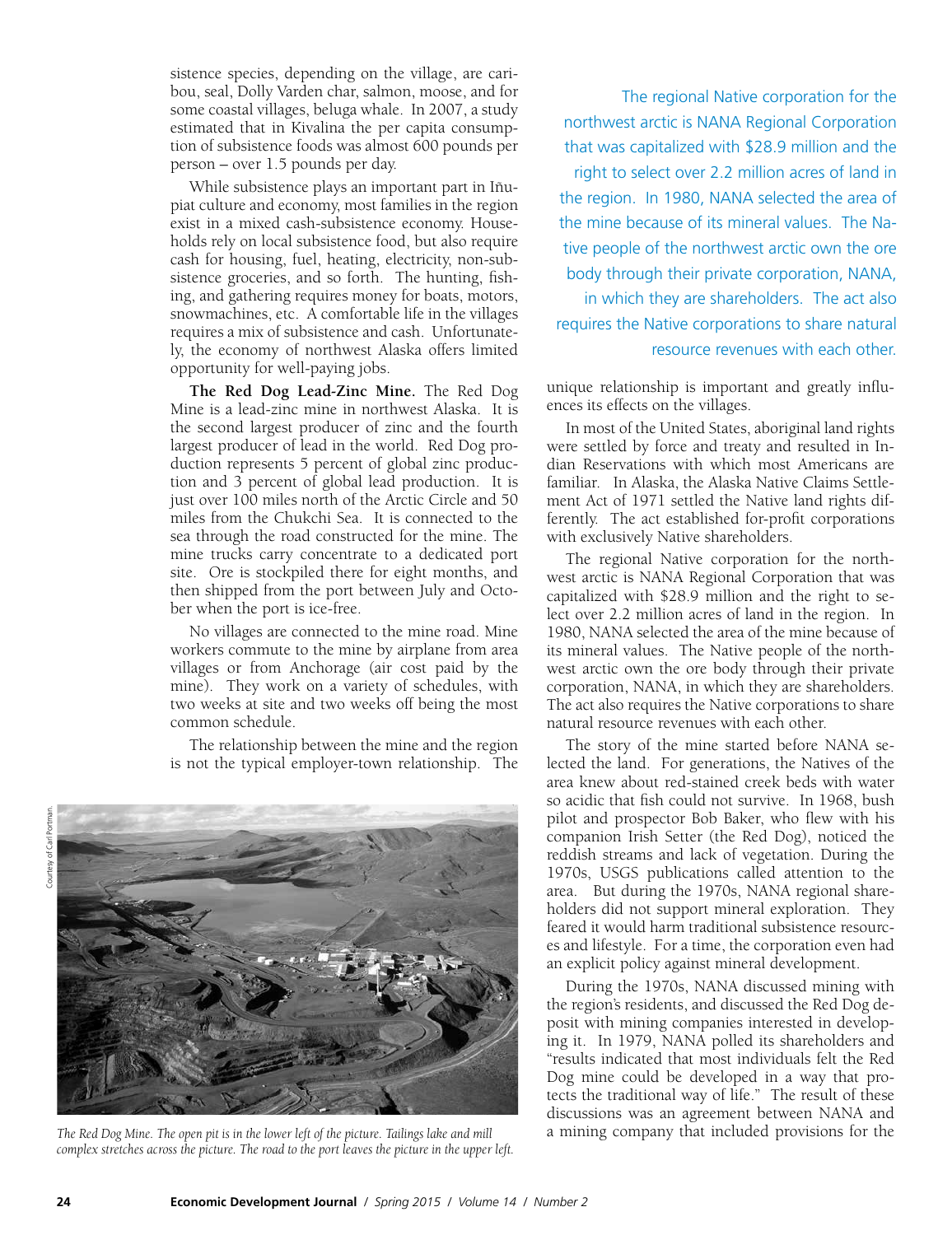mining company to develop the site, share revenue with NANA, bring economic opportunity to the region, and protect subsistence.

In 1982, NANA signed the Development and Operating Agreement for Red Dog that gave Cominco (now Teck) the right to build and develop the mine. In return, the corporation received \$1.5 million, plus an additional \$1 million every year until the mine went into production (which turned out to be 1989). Once production began, NANA received 4.5 percent of net smelter returns (essentially a gross royalty before costs are deducted). After Teck recovered its capital investment in 2007, NANA shared in the net proceeds of the mine beginning at 25 percent and increasing every five years until NANA and Teck share equally in the profit. As of today, 2015, the corporation receives 30 percent of net proceeds.

The agreement is important not just for NANA's income, but also for the community aspects of the project. It established a 12-person committee equally split between NANA and Teck to oversee all mining activities. The agreement also established a goal of 100 percent shareholder employment at the mine by 2001 and established specific measures to implement this goal, including a joint committee to oversee employment matters at the mine. The agreement also included shareholder hire preferences and mechanisms for shareholder training and promotion.

The provision for contracting preference to NANA companies has allowed the corporation to use the mine to develop companies and expertise that then spin off to compete elsewhere. This expands business expertise and shareholder employment opportunities beyond the mine. NANA/Lynden operates the fleet of trucks that transport ore from the mine to the port site and bring supplies up the road to the mine. NANA Management Services is the housekeeping/catering firm that provides the food and housekeeping services for mine employees. Both are now profit-making subsidiaries of NANA that operate in other locations.

The agreement also established a Subsistence Committee, which is made up of Elders from the two nearest communities – Noatak and Kivalina; Teck representatives are ex-officio members. The committee provides a mechanism to work out environmental and subsistence issues related to the mine. According to the NANA-Teck agreement, the Elders have the power to shut down the mine in certain situations if they see a threat to subsistence.

After 25 years of mine operation, the close working relationship between Teck and NANA is part of the two groups' working culture, but it is also promoted by the details of the original Development and Operating Agreement by which Teck operates the mine. This agreement and relationship is an important factor in the mine's community effects.



*The port on the Chukchi Sea. The ore storage buildings in the foreground are the largest buildings in Alaska. Ore is stored there during the winter, and during the summer ice-free period, the ore is lightered from the shallow water at the port to the ocean-going freighters in the upper part of the picture.*

## **EFFECTS ON VILLAGES OF THE NORTHWEST ARCTIC BOROUGH**

#### **Jobs, Income, and Shared Profit**

Jobs. An August 2014 evaluation of the Socioeconomic Benefit of Red Dog Operations by the McDowell Group presents the jobs and income effects of the mine. The McDowell Group reported that, in 2013, Teck employed 480 workers. On-site contractors, mostly NANA Lynden and NANA Management, employed another 130 workers. Of these 610 employees, 57 percent of them were NANA shareholders – i.e., Native Alaskans. The 57 percent shareholder employment is less than the 100 percent goal in the original agreement, but it is high by global standards.

Figure 2 shows that for many villages, Red Dog jobs are an important proportion of the total employment. Of the roughly 350 Native shareholders



**Figure 2 Red Dog Employment As a Percent of Total Employment in Northwest Arctic Villages, 2000**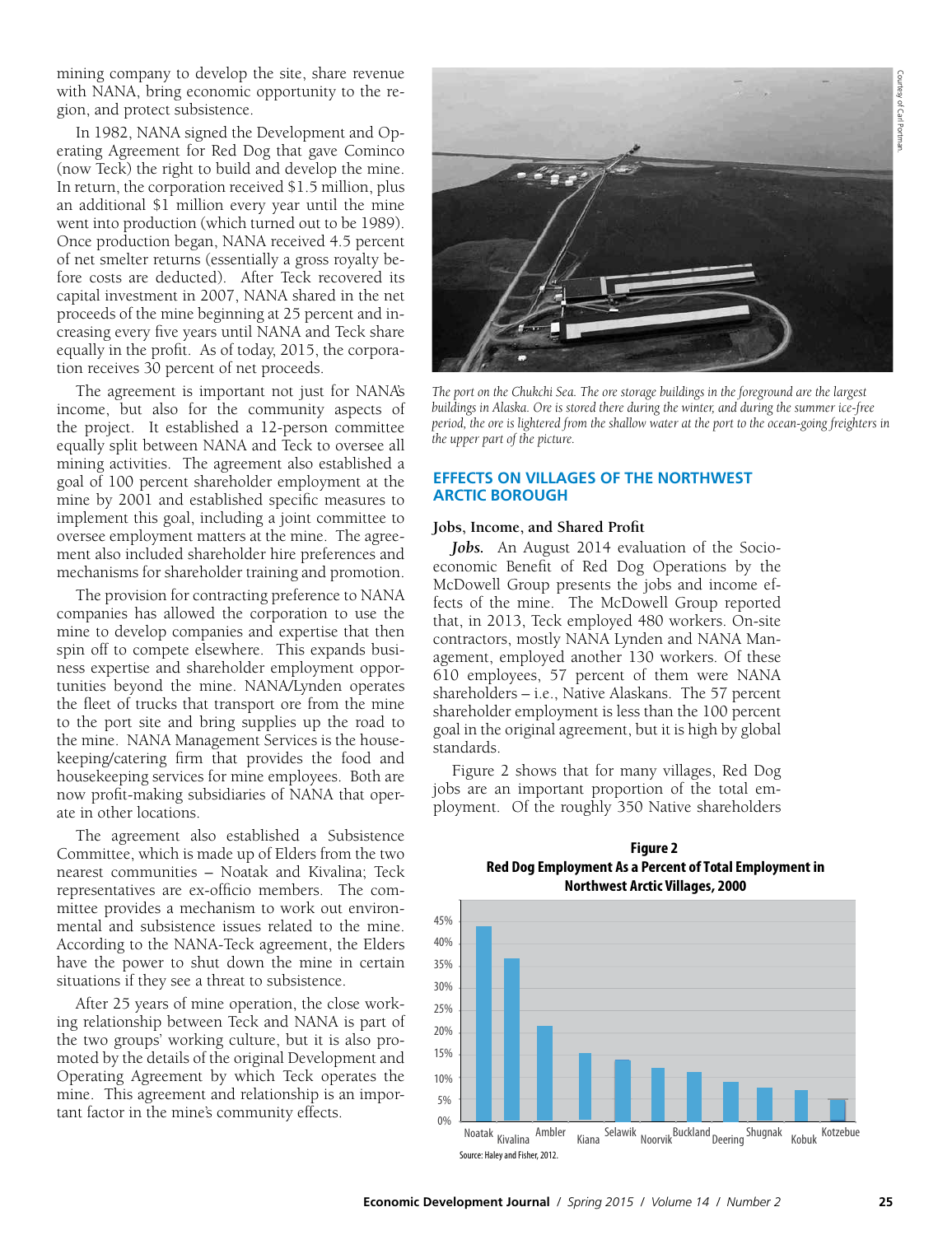**Figure 3 Shareholder and Non-Shareholder Employment at the Red Dog Mine, 2007**



at the mine, 144 lived in the 11 borough villages and the rest lived throughout Alaska, primarily in urban Alaska. Village employees varied from a low of two in a few villages to 40 employees from Noatak. These figures include only direct employment; they do not include indirect or induced employment from mine operations. Including direct and induced effects, McDowell Group estimates that the total 2013 effect on the borough villages is 715 jobs and \$65 million in wages.

Figure 3 shows the distribution of shareholder and non-shareholder employment by income in 2007. It shows a concentration of shareholder employees at the upper end of the income scale, but below management. The figure shows that Red Dog has done quite well with shareholder hire in some job classes, but less well in others, particularly management. A study of the mine (Haley and Fisher, 2012) concludes, "the commitment to shareholder hire by Red Dog managers is quite sincere, but the barriers they face to improving shareholder hire and retention in certain areas, especially in supervisory and management positions, are not easily overcome, and the solutions are long term, with no quick results." Barriers include a lack of shareholders with college degrees, the need for managers to learn by working at other mines far from the region, and differences between village and western work culture.

In part because of the goal in the mining agreement and the Teck-NANA committee to oversee hiring practices at the mine, the mine developed a series of initiatives to improve shareholder hire, including at managerial levels. These include initiatives with the local school district (described later in this article); university scholarships; shareholder relations positions at the mine to provide counseling, mediation, and advocacy for work issues at the mine or work-related conflicts at home; and other programs. However, all of these are long-term initiatives with benefits presumably spread out over the next decades.

*Income.* The 610 Red Dog jobs paid an average wage of \$99,000 for a wide variety of occupations such as drillers, truck drivers, geologists, millwrights, water chemists, cooks, and housekeepers. The average Red Dog employee earned almost twice the average annual private sector wage in Alaska (\$50,340), or elsewhere in the Northwest Arctic Borough (\$51,630, excluding Red Dog employees). This payroll is important to the overall income in the region.

A list of the largest employers in the region provides evidence of the limited private economy in the region. An Environmental Impact Statement (EIS) for the Red Dog Mine included a 2007 list of the 20 largest employers in the region. Those 20 largest businesses employed 2,227 people (including those at Red Dog). Almost all of those businesses were government or funded by government, such as a publicly funded health authority or the school district. These 20 largest businesses included only 191 employees from non-Red Dog, non-publicly funded private employers. In fact, according to the McDowell Group, the 2013 total direct payroll of \$55 million in the region was 40 percent of all private sector wages and 30 percent of all wages, including government.

Given the number of high-paying Red Dog jobs relative to the otherwise limited economy, Red Dog's high wages are reflected in a higher median household income in the region. Figure 4 compares the median household income in the Northwest Arctic Borough with those of other predominantly rural Native areas. None of the other areas has a similar economic engine to Red Dog. (The North Slope, which has a great deal of oil wealth, is excluded from the comparison). The figure shows that the borough enjoys a higher median income than those rural, Native areas without an economic engine such as Red Dog.

**Figure 4 Median Household Income Northwest Arctic Borough and Rural, Native Census Tracts**

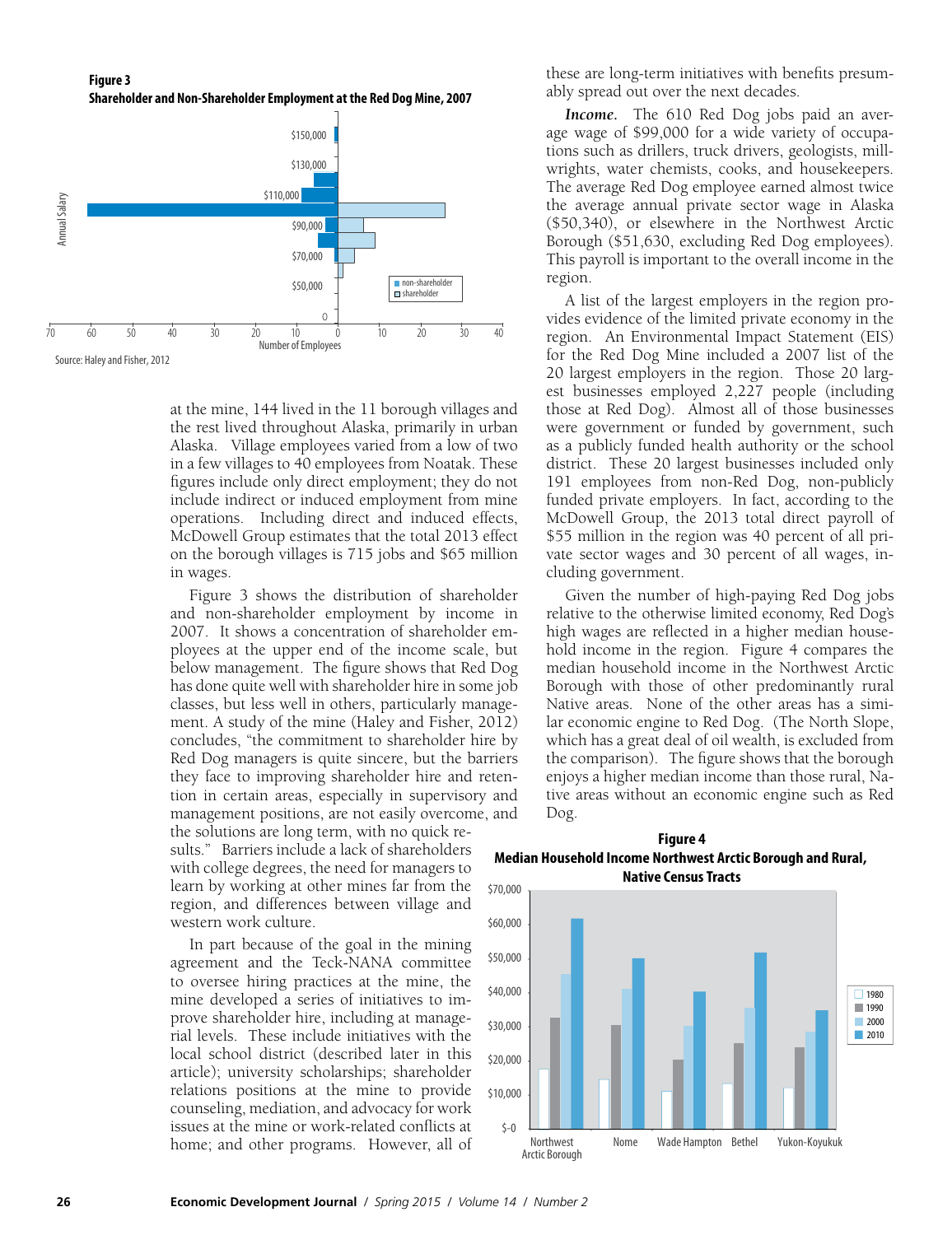Photo credit: NANA/Arend



*Noorvik, Alaska, on the banks of the Kobuk River. 2010 population, 688.*

*Shared Profit.* There is one additional economic effect on the villages: most village residents actually own the mine through their role as stockholders in NANA Corporation. In 2013, NANA received 30 percent of the net proceeds of the mine: \$143 million. However, because of the provision that requires Native corporations to share natural resource revenues, \$93.5 million was shared with Native corporations in other regions of Alaska. Since the mine started, it has paid over \$1 billion to NANA; more than \$617 million of that amount has been shared with other regions.

These payments are an important source of income to NANA and to other Alaskan Native corporations. They fund corporate dividends, a corporation's other investments, and fund services that NANA and other corporations provide to shareholders. NANA's 2014 dividend was \$9.4 million to shareholders both within and outside the region.

*Governance.* Most Americans take local government for granted. They are served by city government, county government, or both. Rural Alaska is different. Large parts of Alaska are without local government. Sometimes there are incorporated cities, but unless the city has a significant tax base, it provides few services.

Prior to the Red Dog Mine, 10 of the region's 11 villages were incorporated as cities. But the villages lacked a revenue source and provided few services. At that time, there was no borough, and no school district. Decisions about whether and how to fund a new school, barge landing, etc. were made by state agencies or the legislature. The agencies were typically in Anchorage and the Alaska Legislature meets in Juneau.

Juneau is approximately 1,000 miles from the region. This distance is greater than the distance from Washington, D.C. to Oklahoma. Including travel from a peripheral village and time between planes in Kotzebue and Anchorage, the travel to Juneau takes

all day, if not two days. It is easier and usually faster to fly from Los Angeles to Washington, D.C. than to travel from the region to Juneau.

Negotiations between NANA and the mining company were accompanied by an agreement to establish local government using the tax base of the anticipated mine. The Northwest Arctic Borough and the school district were established in 1986. As part of the negotiations for the mine, the company agreed to a payment in lieu of taxes – essentially a negotiated tax payment.

Red Dog's payment to the borough is 89 percent of the borough's general fund revenue. In 2013, the mine paid \$11 million to borough government, including a \$2.4 million payment directly to the school district. Between 1982 and 2013, the mine's payments have totaled \$116.4 million. It is unlikely that the borough would have formed without tax payments from the Red Dog Mine.

It is difficult to convey the sense of lack of selfdetermination when what should be local decisions are made from such a distance. It is a major change to bring those decisions back to the region and make them by locally elected officials with ties to the villages. It is a significant step in local democracy and makes an unmeasureable but important change for residents of the region.

*Education.* The Red Dog Mine affects education in the Northwest Arctic Borough: 1) it provides funds to the school district through its payment in lieu of taxes; 2) it provides programs including various training and apprenticeship programs, and scholarships for youth; 3) it provides a career path for students; and 4) it helps teach the work culture of America's western society. (Subsistence activities require hard work and high skills but in a different manner from western work culture).

In addition to funding the school district as described previously, the mine provides various train-



*The Napaaqtugmiut School (K-12) in Noatak, Alaska, built in 2009. The building, like most in the region, is elevated above the ground to prevent its heat from melting the permafrost.*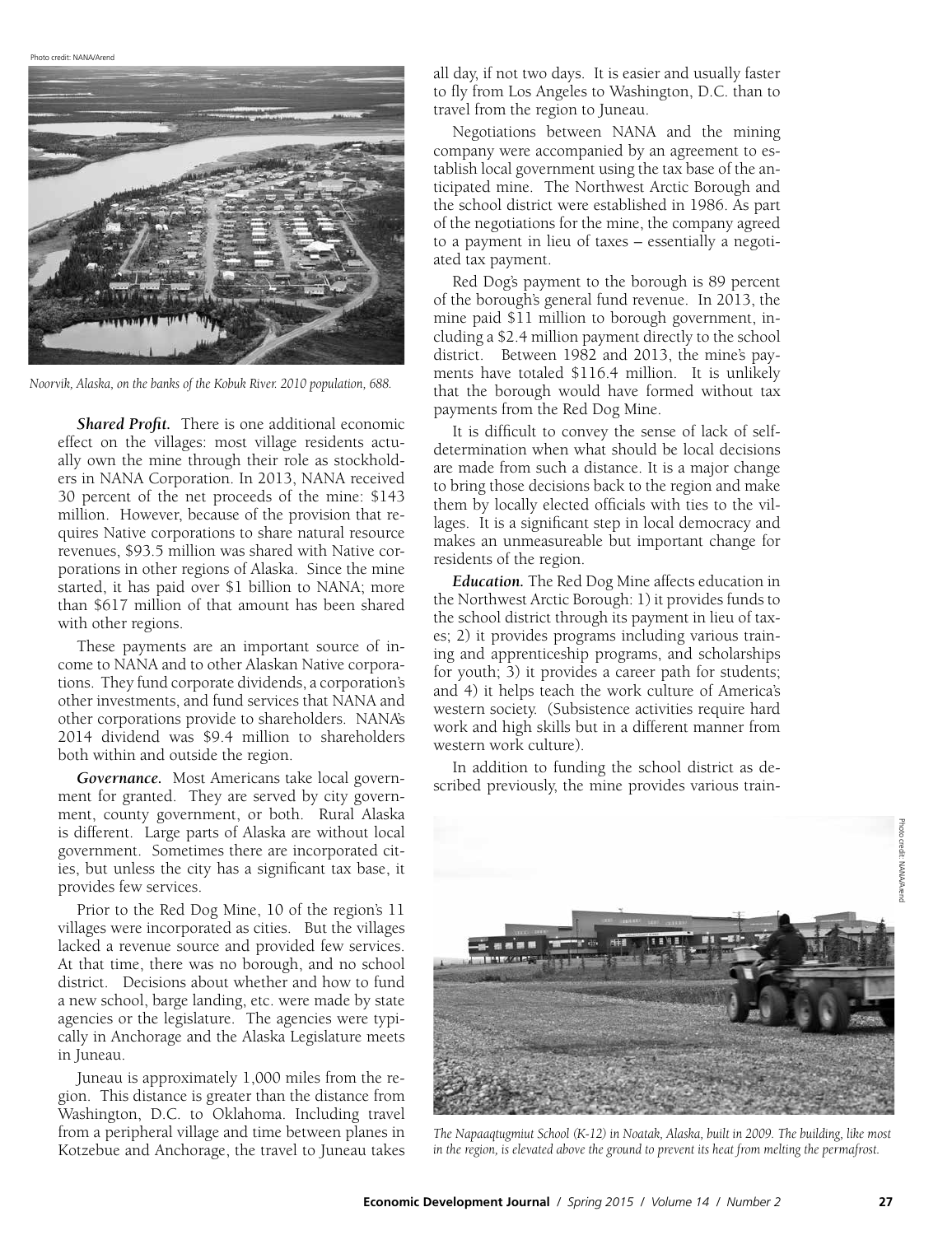**Figure 5 Percent of the Population (Over 25) with High School Diplomas or Equivalency, 1970-2009**



ing and apprenticeship programs, scholarships for youth, and tuition assistance programs for mine employees. One of the important high school programs is a job shadow opportunity in which high school students come to the mine for a week and shadow employees to understand the skills and work environment.

The presence of a large employer provides the critical mass for other school district initiatives. For example, the school district operates the Alaska Technical Center, which is a statewide vocational and technical education training facility. The school district also operates a high school magnet program with dormitory facilities for high school vocational training. These facilities benefit more than the Red Dog Mine, but the presence of the mine as a major employer provides the critical mass that makes them possible, or at least easier.

There is only indirect evidence that links the mine's funding and programs to an increase in student achievement. Figure 5 from Haley and Fisher, 2012, shows the increase in high school graduation compared with elsewhere in Alaska. It shows the low starting point (less than 25 percent of students graduated in the 1970s) but that the region has caught up to other rural areas and is close to the statewide average.



**Figure 6 Northwest Arctic Borough School District and Other Native, Rural Districts** 

The presence of a large employer provides the critical mass for other school district initiatives. For example, the school district operates the Alaska Technical Center, which is a statewide vocational and technical education training facility. The school district also operates a high school magnet program with dormitory facilities for high school vocational training. These facilities benefit more than the Red Dog Mine, but the presence of the mine as a major employer provides the critical mass that makes them possible, or at least easier.

While Figure 5 compares the Northwest Arctic Borough with Alaska in general, Figure 6 makes a similar comparison for the rural, predominantly Native census districts. These comparison districts offered few economic opportunities in 1980 and, unlike the northwest arctic, still lack them today. It is a small subset of the "other rural Alaska" in the previous figure.

Figure 6 shows that the Northwest Arctic Borough School District had the highest graduation rate of any comparable rural, predominantly Native school district. Its 65 percent graduation rate is still lower than that of Anchorage, 76 percent, shown for reference. The figure also shows the results of statewide proficiency tests. The rate is the percentage of students who achieve the proficiency standard for that grade. The Northwest Arctic Borough School District has a low proficiency rate compared with urban Alaska, but it has the highest proficiency rate compared with similar rural districts without an economic engine.

In 2013, staff of the school district in discussion with the author, described that the mine provides a realistic career path for many students in the district, especially the over 90 percent who are not college bound. Even though the mine is only one employer, the career path is important. In a 2001 employment access survey for 10 villages, 26 percent of the residents had worked at Red Dog at some point in their career. Another 18 percent had applied but not been hired. District staff indicated that this career path motivated many students in high school, including careers that did not involve the mine.

According to some, the mine also has had an important effect on work culture. In one telling exchange, a school district official told the author, "You know what the mine does that no one else does in this area? They fire people." To which another official responded, "You mean, like your son." The original official said, "Yes. He was fired twice from Red Dog. And now he gets it." The message from this exchange was that in an area dominated by subsistence, which requires hard work and its own set

#### **28 Economic Development Journal** */ Spring 2015 / Volume 14 / Number 2*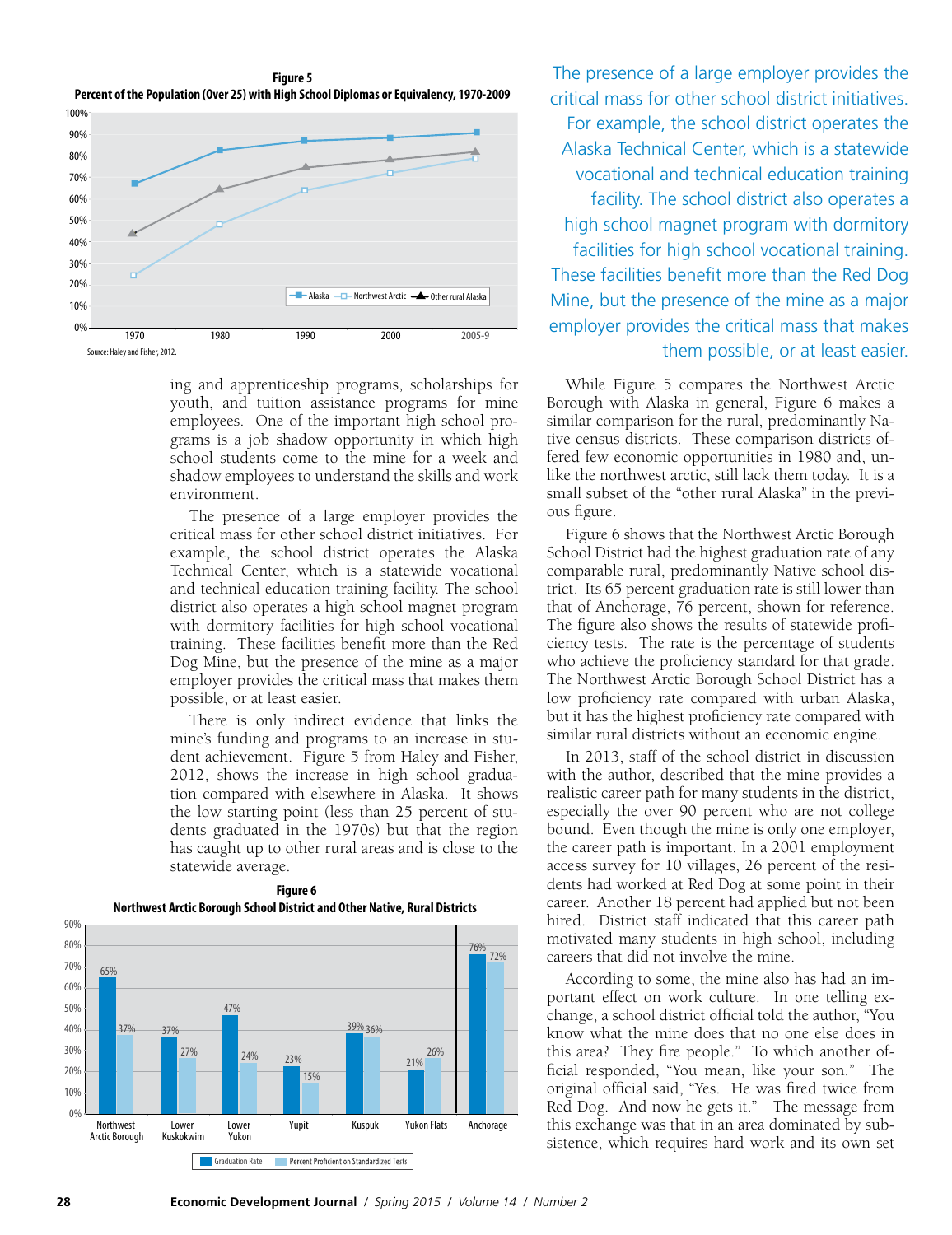of skills, the mine is one of the region's most effective methods of teaching the western work culture to residents.

It is difficult to empirically evaluate the extent of mine-related programs' effects on student achievement. And the data provided in Figure 6 are unavailable for the 1980s for a before-and-after-Red Dog comparison. Further, it is unrealistic to expect a single employer to transform educational achievement. However, considering the evidence above, and information provided to the author by school district staff, it appears that the Red Dog Mine is associated with an improvement in K-12 achievement in the region. However, given the proficiency results in the figure, there is significant room for further improvement.

**Effect on Subsistence.** NANA's initial discussions with its shareholders, before the mine was authorized, centered on potential economic opportunity and the potential for the mine to disrupt traditional subsistence activities. In 2009, the U.S. Environmental Protection Agency completed an EIS for expansion of the mine. As part of that EIS, the agency reviewed the mine's past effects on fish, wildlife, other resources, and subsistence use.

Red Dog is within the subsistence use area of two villages: Noatak, 35 miles south of the mine in a different watershed, and Kivalina, approximately 50 miles downstream from the mine on the coast of the Chukchi Sea. Other villages are much further away. Residents of Kivalina in particular have voiced concern about the mine's potential negative effects on caribou, beluga whales, and fish, all of which are important for village subsistence use.

*Caribou.* The most significant concern of residents with respect to caribou is that traffic on the road could disrupt a portion of the caribou migration of the western arctic herd (200,000 to 490,000 caribou, depending on the year). During fall migration, approximately 20,000 cross the road as they travel south. "To avoid impacts, the Red Dog Mine has a policy in place that includes informing drivers about the presence and location of caribou and requiring

Red Dog is within the subsistence use area of two villages: Noatak, 35 miles south of the mine in a different watershed, and Kivalina, approximately 50 miles downstream from the mine on the coast of the Chukchi Sea. Other villages are much further away. Residents of Kivalina in particular have voiced concern about the mine's potential negative effects on caribou, beluga whales, and fish, all of which are important for village subsistence use.

#### **Lessons for Rural Development Projects**

The experience of the Red Dog Mine provides lessons for other resource development projects in rural communities. The lessons are, in part, taken from the data presented in the article, and, in part, from the author's observations.

- 1. **Goals are important.** Even before the Red Dog Mine was permitted, the mine and NANA agreed on important goals: shareholder employment, business development, establishing local government, and minimizing effect on subsistence.
- 2. **Goals by themselves are not enough. It is important to have specific procedures and strategies.** The 1982 agreement between NANA and Cominco (now Teck) included goals but also includes specific procedures to oversee progress toward those goals: the management committee, employment committee, subsistence committee, and specific strategies overseen by these committees. The procedures and programs are necessary to ensure that the goals are not empty promises and hopes.
- 3. **Strategies must be able to change due to results (or lack of them).** The programs described in this article were not all implemented initially. The school district's vocational programs, the job shadowing program, and the shareholder relations counselors were added at some point over the years. What is expected to work initially may not always be correct; conditions change. It is important to have the commitment and oversight to modify programs due to success and failures, and as conditions change. Today this goes by the somewhat overused jargon of adaptive management. But it is necessary.
- 4. **Partnership is important.** The author's observations of NANA, the Red Dog Mine, the borough, and the school district make clear that the partnership accomplishes much more than individual groups could accomplish. That is, the mine has a greater proportion of shareholders employed because they share strategies and vision with the borough and NANA. Teck's commitment to the goal is crucial, but they could not do it alone. Similarly, the school district's relationship with Teck helps the students through vocational training, the job shadow program, and other ways. Strategies for achieving the goals require work across jurisdictions – the school district, borough, the mine, and others. A partnership among the groups has been important in making the strategies work.
- 5. **Leadership is important; culture is important.** From the author's visits to the Red Dog Mine, to NANA, and to the northwest arctic, it is clear that commitment to the social and environmental goals described here is a part of Teck's work culture at the mine. Working as a partner with Teck is a part of NANA's culture and its community partners. That is not to say there are not differences and disagreements between the partners, but a culture of commitment to the goals and practices seems critical. From the observations of this author, this commitment occurs only because of strong leadership at Teck, NANA, the school district, and the borough.

The importance of strong leadership is crucial. Leaders create the programs, and they create the culture that binds others to the programs. The strong leadership was present in the 1980s for the discussions that brought residents to the conclusion that mining was appropriate, it was present for the negotiations that included social and environmental goals into the mining agreement, and it is visible today in Teck, NANA and their partners. The leadership at the mine, the borough, and elsewhere is a critical part of the socioeconomic success in the communities.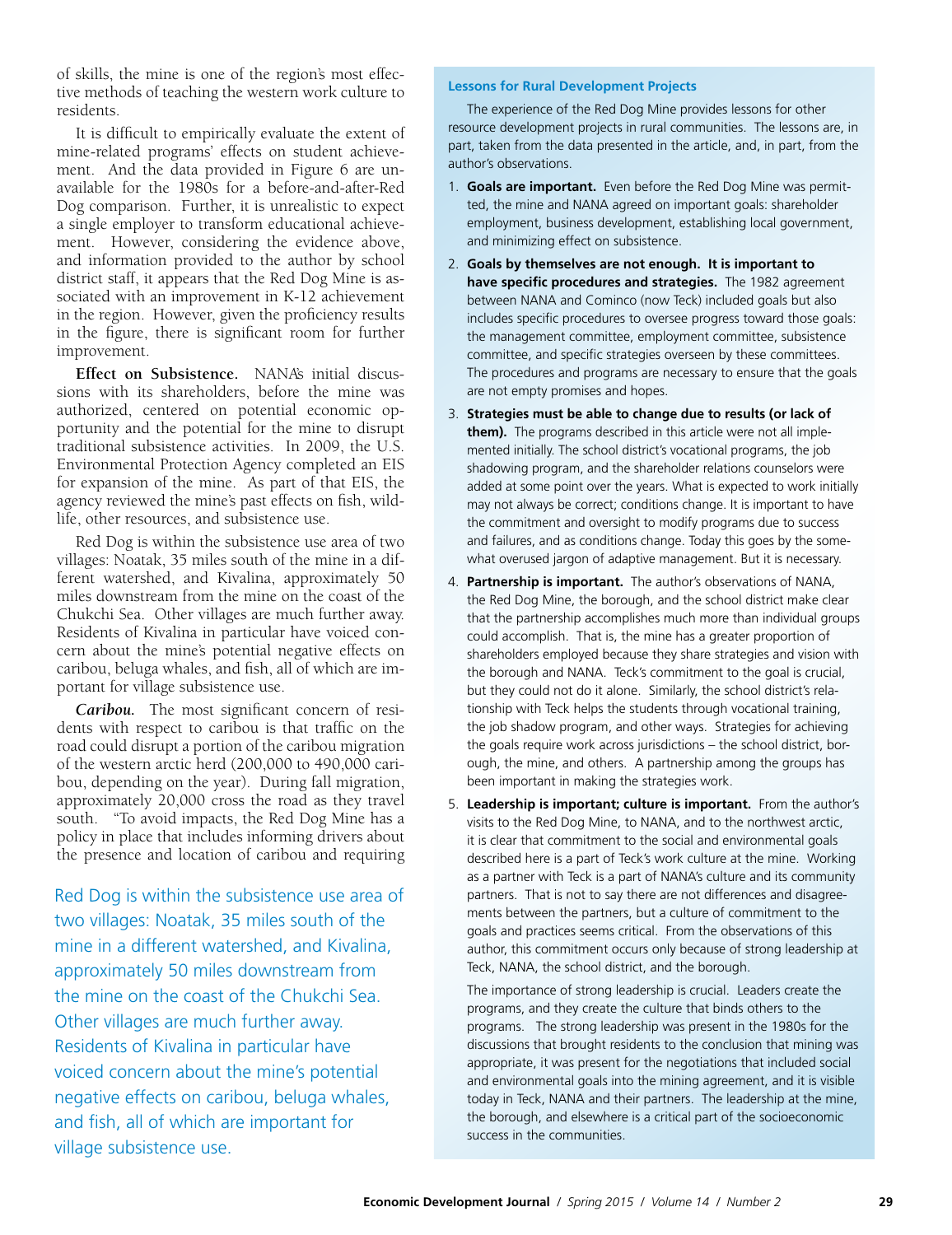Photo credit: NANA/Arend



*Drying salmon in Selawik, Alaska.*

that drivers stop until caribou have moved through. The policy calls for closure of the…road for short periods during the migration (i.e., when caribou are crossing the road)."

However, Kivalina residents are concerned about potential effects of traffic on the migration. The EIS did not indicate that the mine and mine road had a significant effect on the caribou population or on the overall migration pattern. It concluded that there may be some localized effects – changes in behavior or migration – and this may have affected local caribou harvests by Kivalina residents. The EIS did not indicate significant subsistence effects from any other village.

*Whales.* Kivalina concerns with beluga whales were similar to concerns about caribou. Kivalina residents hunt whales as they migrate along the coast in the spring. Village harvests have decreased in recent years, but residents still hunt beluga whales. The subsistence committee for the mine regulates when ore loading may begin at the port. They give approval only after the spring migration passes the site. The EIS did not report a decrease in whale populations, but Kivalina residents report that whales travel further from the coast to avoid the port activity.

The EIS reported that port activities are not the sole reason for local changes in migration patterns. Other factors include changing ice conditions and outboard motor noise, particularly when hunting the whales. However, port activities may be part of the change in migration pattern and partially responsible for decreased hunting success by Kivalina residents.

*Fish.* Fish are an important subsistence food source for residents of the northwest arctic. For Kivalina residents downstream of the mine, Dolly Varden char make up approximately a quarter of the villagers' subsistence food. The mainstem of Red Dog Creek, which runs through the mine deposit, is a tributary of the Wulik River, which flows adjacent to Kivalina.

Before the mine existed, Red Dog Creek picked up lead and zinc from the deposit and became acidic. During the spring high flows, the natural pre-mining metal concentrations and acid in the water killed fish and aquatic insects in the creek before it merged with a larger creek that diluted these natural toxins. The mine now routes Red Dog Creek around the deposit so that it does not pick up the acid and metals.

The mine operates a water treatment plant and discharges consistent with a government permit that limits the metals and requires a neutral (non-acidic) discharge. According to the state monitoring agencies, the mine has improved water quality and fish habitat downstream.

The Alaska Department of Fish and Game monitors the habitat, algae, benthic environment (the bugs and invertebrates that are the foundation of the aquatic food chain), fish population, and fish health including metals uptake by fish. Consistent with improved water quality, the agency reports an aquatic environment that is healthier than before the mine existed: a healthy benthic environment downstream of the mine, and healthy fish populations with metals within safe concentrations. The Red Dog mine has produced the unusual situation of improving downstream water quality.

Despite these monitoring results, Kivalina fishers still have concerns. In interviews with subsistence fishermen completed for the 2009 EIS, 65 percent of the interviewees in Kivalina and 32 percent of those in Noatak indicated concern about the health of Dolly Varden char. Concerns included physical abnormalities, fewer fish, and changes in texture of the meat. There is a difference between the conclusions of agency scientists and the conclusions of subsistence fishers, especially from the downstream village of Kivalina. The fishers' perceptions may influence their harvest and enjoyment of the fish.

#### **CONCLUSIONS**

**Effects on Communities.** After 25 years, the health of the Red Dog Mine and the health of communities in the Northwest Arctic Borough are interconnected. Red Dog has increased villagers' economic opportunity, provided employment, and increased median household incomes for village residents. The shareholder hire rate of 57 percent, while not achieving NANA's goal of 100 percent, is high by global standards. Through NANA's requirement to share profits with other regions, the mine has shared these benefits with Native corporations throughout Alaska.

The mine has also provided the opportunity for self-government by the region. It funded the borough and allowed decisions previously made thousands of miles away by strangers to be made locally. It allows villagers to achieve local democracy that most Americans take for granted.

It is probably unfair to expect a single employer to transform K-12 education. However, it appears